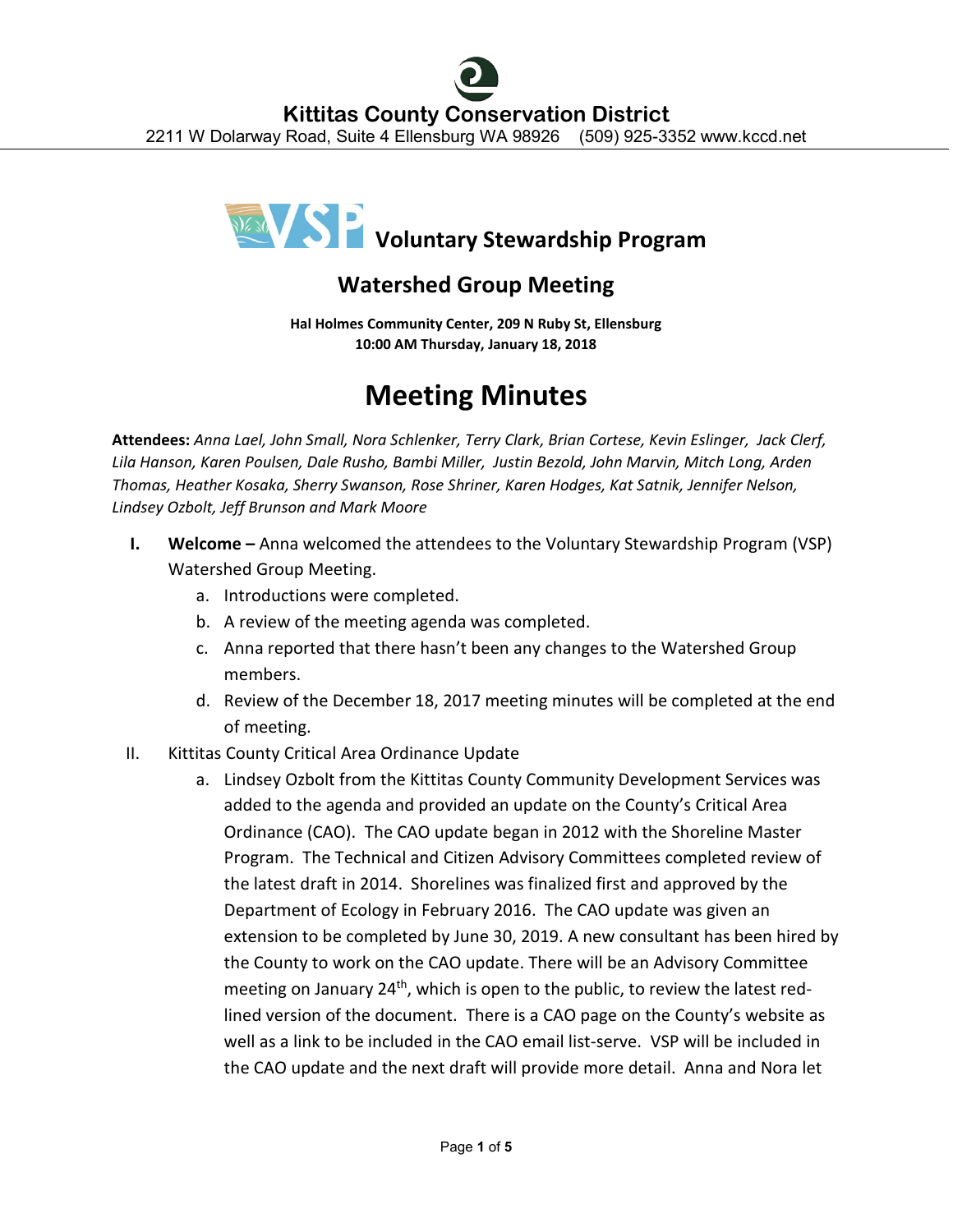the group know that the November 2014 CAO draft was included in the VSP Plan Appendices.

## III. **Anchor QEA Presentation** [\(click here for link\)](http://www.kccd.net/VoluntaryStewardship/2018_0118_KittitasVSP_Presentation%20-%20UPDATED.pdf)

- a. John reviewed the goals for the meeting.
	- i. Follow up from the December  $18<sup>th</sup>$  meeting.
	- ii. Follow up on Comments received on the VSP Plan.
		- 1. Stewardship Practices Description
		- 2. Enhancement Benchmark
	- iii. Updated Critical Areas Maps and Data
	- iv. Next Steps
- b. John gave a recap on the previous Watershed Group meetings in November and December.
	- i. November's meeting looked at the 3 key tools goals, benchmarks and indicators.
	- ii. December's meeting reviewed the three community areas Kittitas Valley, Shrub-Steppe upland and Forested upland.
	- iii. At the December meeting, implementation was also discussed.
		- 1. Reviewed that the Watershed Group will continue to oversee VSP implementation once the Work Plan is approved.
		- 2. The Group brainstormed outreach activities.
		- 3. Discussion of the reporting requirements and timeline.
		- 4. Discussed potential budget and how VSP implementation is dependent upon funding.
		- 5. The Group reviewed the self-assessment checklist.
- c. Follow up on comments received
	- i. Section 5 received 16 comments.
	- ii. No comments needed further discussion; responses to the comments are in the comment table.
	- iii. Anna received comments in person about the following:
		- 1. CPPE scores on IWM and Habitat. Kittitas's CPPE was inadvertently based off of Franklin County's CPPE scores. The Franklin Conservation District modified certain practices scoring in there CPPE. Kittitas's CPPE will be changed back to the National scoring. Anna mentioned the only change she would consider to our CPPE scores would be for the Structure for Water Control to ensure the score accounts for the inclusion of fish screens.
		- 2. There was some confusion about what the Stewardship Practice grouping meant and what purpose it served.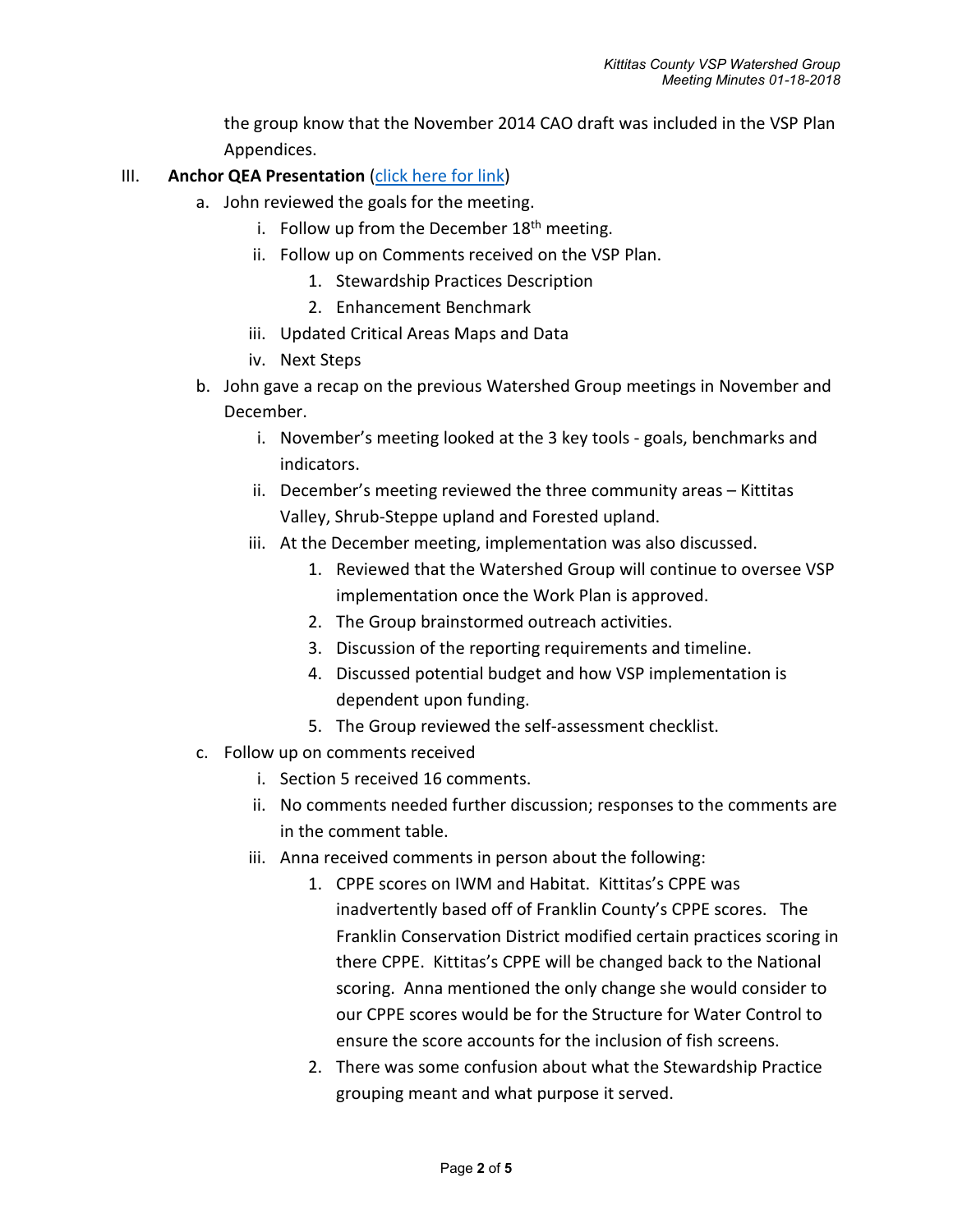- 3. There was concern that the enhancement goals are not aspirational enough. The goals were based on funding targets over the next 10 years. A note will be added to look for other funding options.
- d. Stewardship Practices Description
	- i. John reviewed the practices main groupings using Water Management as an example and the group of practices including IWM, sprinkler system, micro irrigation. Jen asked for a description of the IWM practice. Anna responded that it involves monitoring equipment that informs producers about soil moisture so they can more efficiently schedule irrigations. Lila asked about Water Management and ag viability. Anna said that ag viability is one of the categories for scoring on the CPPE and Water Management receives a negative score under ag viability due to cost of the system. Mark Moore commented that there is offsetting cost with sprinkler systems vs flood irrigation; production goes up with a sprinkler, but power costs increase. Mark continued, that there is less field inputs, i.e. you don't have to corrugate fields for rill irrigation and that it seems you break even with costs. Jen commented that sprinklers don't always benefit critical areas. Arden commented that CPPE might not score each individual project the same and thinks we should acknowledge which checklists are self-reported, as they might not be as reliable. Anna acknowledged that the checklists might need more detail on reporting. Anna also commented that CPPE scores do take into account different level of benefit on critical area; for example fence vs. fence with riparian buffer. John relayed to the group that there are a lot of exceptions to the rule but overall there is benefit to critical areas. There will be a lot to account for in the VSP reporting and if too specific, the reporting will be expensive and a lot work for KCCD.
	- ii. The next stewardship practice the group reviewed was Nutrient Management. Anna said that this practice creates a fertilization plan based on soil samples.
	- iii. Integrated Pest Management was discussed next. The goal of this practice identifies nuisance pests and focuses management to remedy the problem. Anna stated that this practice more applicable to orchards and vineyards. Jen asked if beavers fall into this category and the response was no they don't.
	- iv. Soil Management was the next stewardship practice discussed. This set of practices might be more focuses on dryland farming with the goal of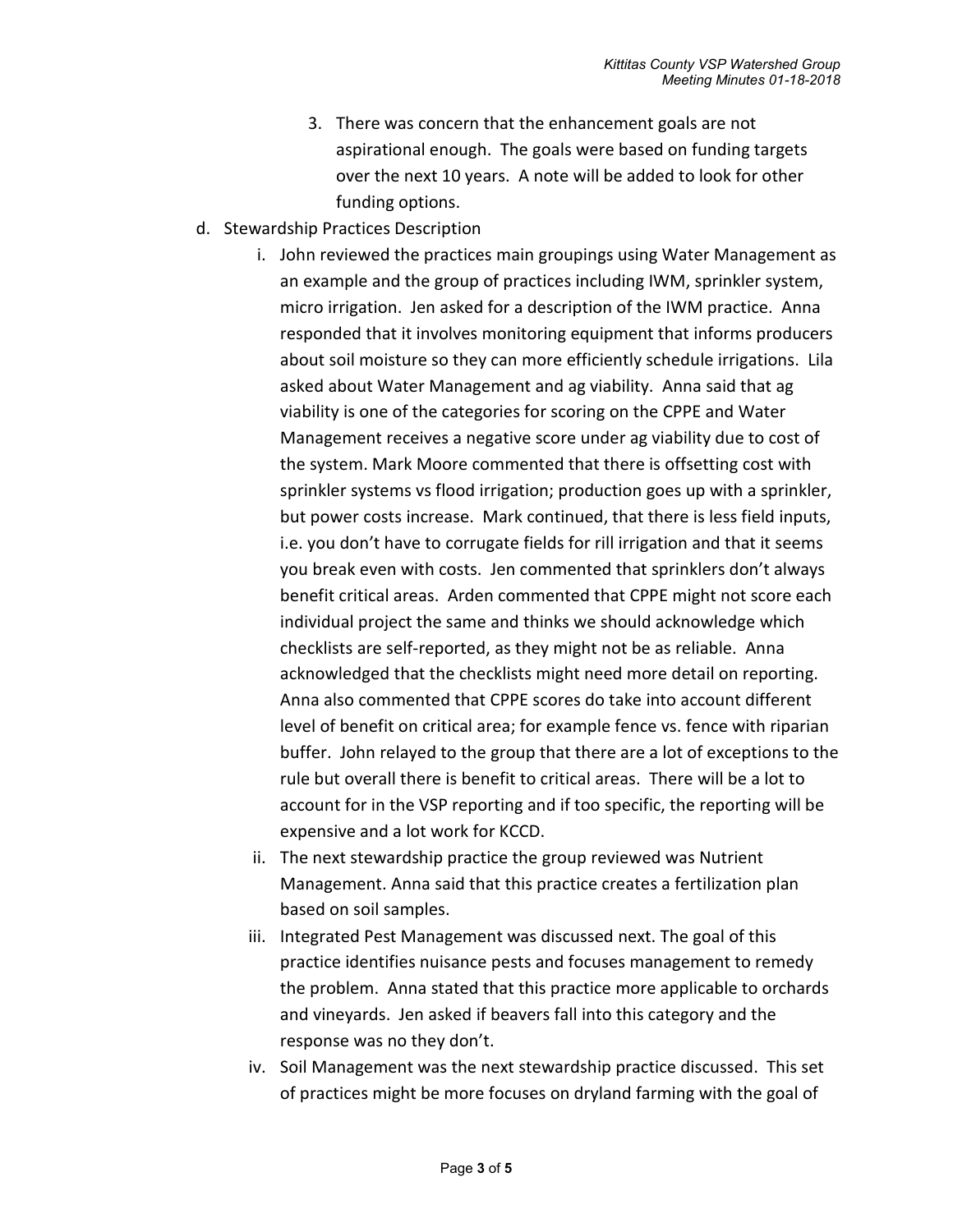increasing soil fertility while minimizing soil loss from wind and water. Example practices include cover crop and mulching.

- v. Range Management was the next set of practices reviewed and includes a broad set of tools to increase range health by reducing impact of livestock. Example practices include range planting, managed grazing, stock watering facility.
- vi. The next set of practices discussed was Habitat Management. These practices purpose is to protect and enhance upland habitats. Example practices included stream habitat improvement and management, riparian herbaceous cover, riparian forest buffer, tree/shrub establishment, and fencing.
- vii. Stream enhancement was the last practice reviewed. The intent is to protect or enhance instream habitats such as removing barriers or preventing erosion. The example practices were streambank and shoreline protection, aquatic species passage, and structure for water control (fish screen).
- e. Enhancement Benchmarks
	- i. Beyond Enhancement Benchmark
		- 1. The Group discussed enhancement benchmarks and where to set the standard. If there are set too high, this requires time and money to implement; if set too low then there is some guarantee of obtaining the goals. There were comments received that the benchmark is not aspirational enough. The group brainstormed qualitative ideas for enhancement to put in the Plan to increase/add additional enhancement if the County reaches the benchmarks. One example John gave is to use a single enhancement benchmark, but raise the bar every 2 years if they are met and there is funding to support a higher level. Some Group members were in support of adding to the benchmarks later in the process and to see how funding and the process unfolds. Others wanted to "up the ante" with regards to riparian buffers and riparian plantings benchmarks. There were comments about the enhancement benchmarks not telling the story of what potential the County has for enhancing critical areas. John encouraged members to suggest specific language they would like to see regarding enhancement benchmarks. He also stated that the State Tech Panel has been stressing the importance of ag viability with natural resource protection. The Group discussed that farms aren't raising habitat and any potential programs to